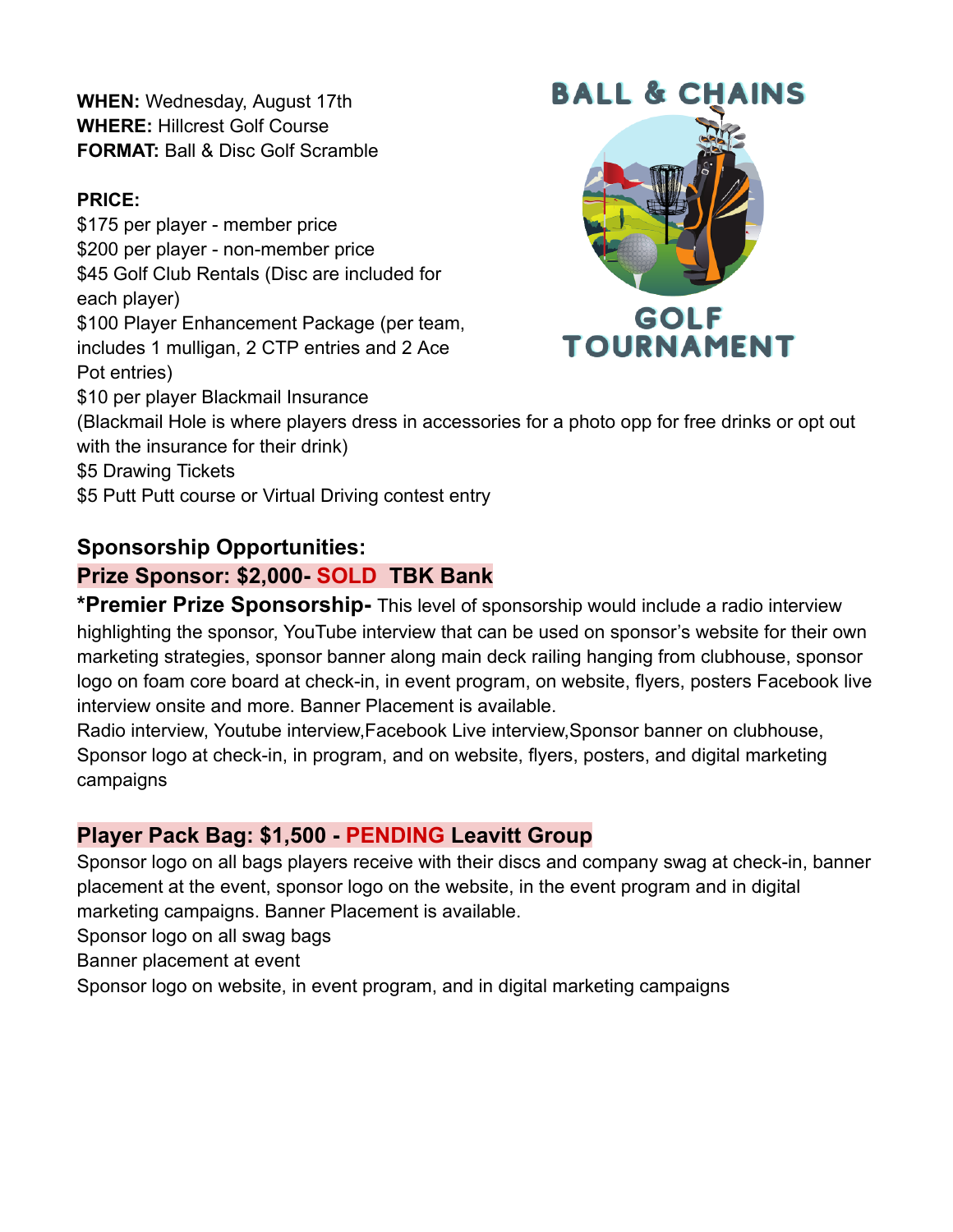## **Lunch Sponsor: \$1,500**

Sponsor stickers on all grab-and-go lunch boxes Logo welcoming attendees back into clubhouse Logo on the website, in the event program and digital marketing campaigns. Banner Placement is available

## **Putt Putt Course Sponsor: \$1,500**

For the first time, our tournament will feature an additional miniature golf challenge while players complete the main game and wait for announcements and prizes. This will be a competition and this sponsorship is the premier and ONLY sponsor which includes prize provisions. Dedicated signage and map for this event, announcements of sponsorship over loud speaker and in opening announcements, logo on the website, in the event program and digital marketing campaigns.

Banner Placement is available

### **Beverage Cart Sponsor: \$1,000- PENDING Veritas Fine Homes**

Sponsor logo on side of beverage cart

Sponsor may opt to purchase both sides of the beverage cart for a total of \$1,000

### **Breakfast Sponsor: \$1,000 SOLD Builders FirstSource**

Sponsor sticker on breakfast burritos Logo welcoming attendees at breakfast counter Logo on the website, in the event program and digital marketing campaigns. Banner placement is available

### **Score Card Sponsor: \$700 SOLD RO3**

Sponsor logo on all score cards Logo in the event program and digital marketing campaigns Banner placement is available.

### **\*Blackmail Hole Sponsor: \$700- PENDING Ferrellgas**

\*Event Hole- Players arrive and are asked to 'play dress-up for the camera' in exchange for an adult beverage. Players must either show proof of Blackmail Insurance (purchasable at registration) or purchase it once they arrive in order to avoid having their photos used on social media and other future marketing campaigns. TONS of fun! Sponsor to set up a 10x10 canopy, tables, chairs,

Banner and promotional materials at sponsored hole Sponsor logo on lawn sign at the tee box Sponsor logo on website, in event program and in digital marketing campaigns.